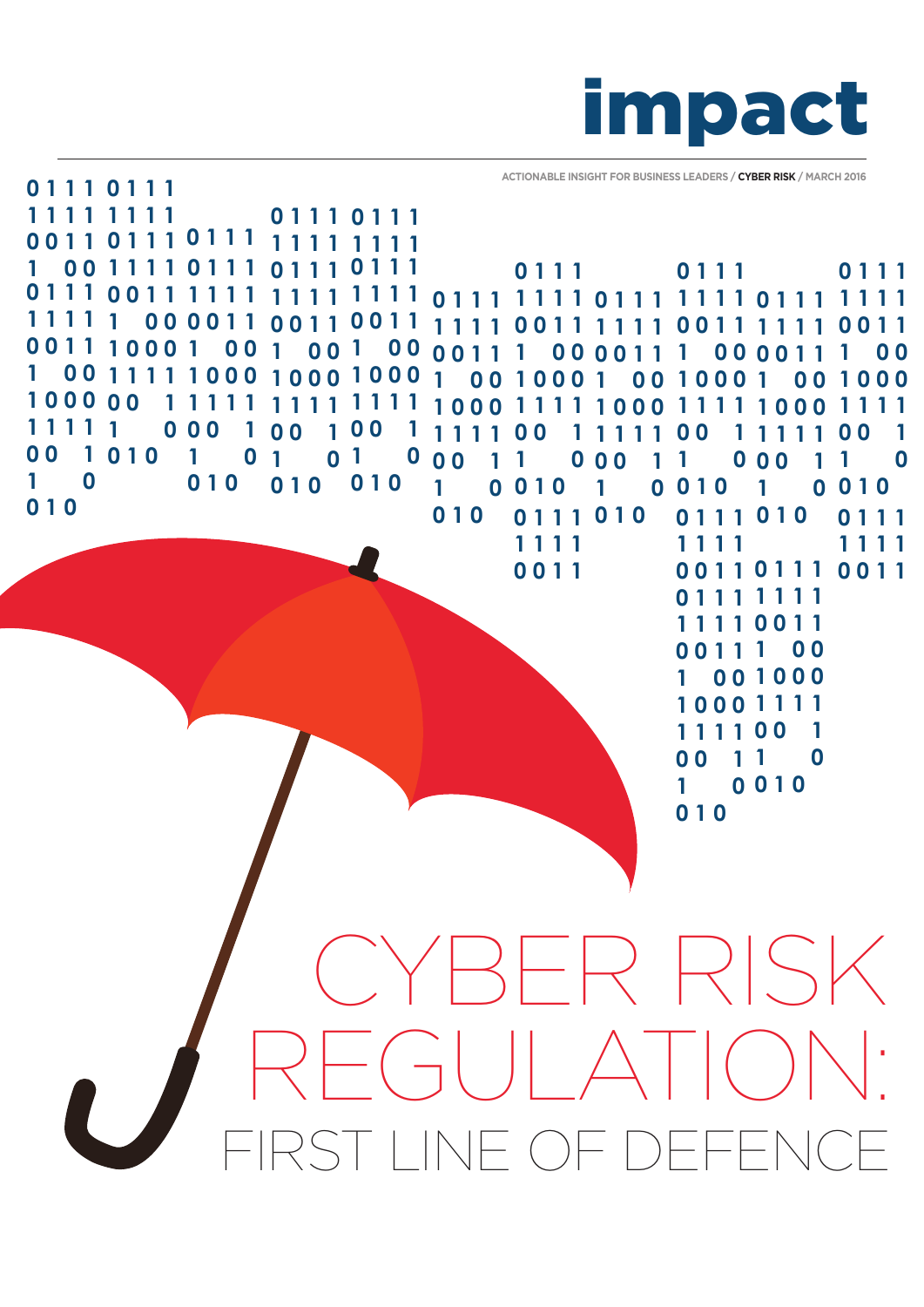

02 **ACTIONABLE INSIGHT FOR BUSINESS LEADERS / CYBER RISK** / MARCH 2016

Regulators and ratings agencies are beginning to take a much closer look at cyber risk, with a particular interest in data security and exposure management.

By Stuart Collins

**0 1 1 1**

**0 0 1 1 0 0 1 0** 

**1 1 1 1 0 1 1 1**

**1 0 0 0 1 0 0 1 1 1 1 1 0 0 0** 

**0 0 1 1 1 1 1 1 0 1 1 1 1 00 00 1 1 1 1 1 1** 

> **1 1 1 1 0 0 1**

**0 1 0** 

**1 0 0 0 1**

**0 0 1 1**

**1 0 0 1 0 0 0 1 1 1 1** 

**1 0 0 1 0** 

yber risk is a hotly debated issue for insurers. On the one hand it offers a welcome source of new business and, as the world becomes more dependent on technology and data, cyber risk is destined to become a much bigger part of insurers' business. Yet it

also comes with challenges, as insurers grapple with a lack of historical data and the threat of aggregation and systemic risks. also comes with chall

Against this backdrop, regulators and ratings agencies are becoming increasingly aware of the potential risks cyber presents to insurers' balance sheets and the industry's reputation, according to Derek Newton, principal and consulting actuary at Milliman in London.

"Cyber is a rapidly evolving area for insurers, but it is also an emerging challenge for regulators. We are already seeing regulators and ratings agencies show growing interest in insurers' cyber security and the exposures they are taking on their balance sheets as connected technology and the Internet become more and more relevant to their business," he says.

"As a result, insurers are likely to face greater reporting of cyber security risks and exposures in the not-too-distant future, while the way in which they use data, as well as its security and integrity, are likely to come under increasing scrutiny," he adds.

## **Protecting consumers, promoting growth**

Regulators have a difficult task ahead, according to Christine Fleming, claims management consultant, Milliman. "Insurance supervisors and regulators will have to balance their primary concerns of consumer protection and solvency, with society's need for cyber risk transfer products," she says.

Adam Hamm, insurance commissioner for North Dakota, and chair of the National Association of Insurance Commissioners (NAIC) Cyber Security Task Force, explains: "Regulators do not want to stifle growth in cyber insurance. It has an important part to play in the US's cyber defence. We want the market to develop in the correct manner."

Kathryn Morgan, director of regulatory operations, Gibraltar Financial Services Commission, agrees: "Our statutory objective is to protect consumers. It is not the role of a regulator to predict or react in a knee-jerk fashion to innovation but to keep an eye on the market and develop new rules if needed."

On the role of the regulator in shaping the burgeoning cyber insurance market, Hamm continues: "As regulators, we would not look to micro manage the way insurers develop any line of business, so we would not want to dictate how they should grow cyber insurance.

> **0 1 1 1 0 1 0 0 1 1 1 0 1 0 1 1 1 1 0 0 1 1 0 0 1 1 0 1 1 1 0 1 1 1 1 1 1 1 0 1 1 1 1 1 1 1 0 1 1 1 0 0 1 1 1 1 1 1 0 0 1 1 1 1 1 1 1 0 0 0 0 1 1 1 0 0 0 0 1 1 1 0 0 0 1 0 0 1 1 1 1 1 0 0 0 0 0 1 1 1 1 1 1 0 0 1 0 0 0 1 1 0 1 1 1 1 0 1 1 1 1 0 0 0 1 0 0 1 1 1 1 1 0 0 0 0 0 1 1 0 0 1 0 1 0 1 1 1 1 0 0 1**

> > **0 1 1 1**

**1 1 1 1**

MILLIMAN / IMPACT / MAR 2016

MILLIMAN.COM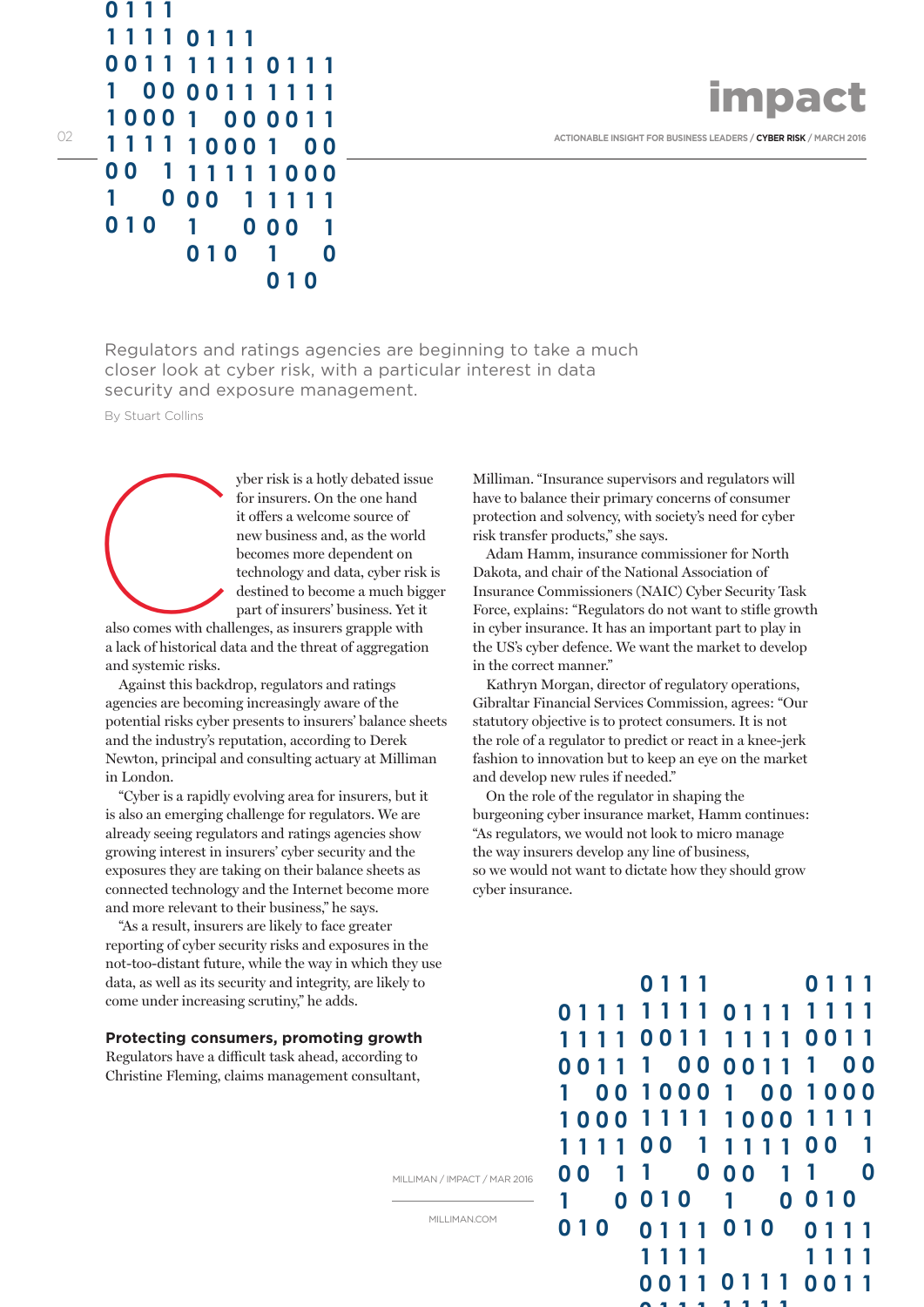# impact

03 **ACTIONABLE INSIGHT FOR BUSINESS LEADERS / CYBER RISK / MARCH 2016**

*We are already seeing regulators and ratings agencies show growing interest in insurers' cyber security and the exposures they are taking on their balancesheets as connected technology and the Internet become more and more*

*relevant to their business.* Derek Newton, principal and consulting actuary, Milliman

"However, there is concern around insurers' ability to protect consumer data. And as the market grows, regulators will want to see that insurers understand the risks they are taking on and that they are able to make good on the policies they sell," he says.

Arguably, the NAIC has taken the lead among the world's insurance regulators, having been particularly active in addressing cyber security over the past year.

In 2014, the organisation established a Cyber Security Task Force, which has already made huge progress in promoting higher standards of cyber security, as well as moves to gather more information on insurers' cyber insurance activities and exposures.

Other regulators have been less visibly active. But that is not to say that cyber is not on their agendas. For example, the UK's Prudential Regulatory Authority (PRA) does not appear to have a specific regulatory policy for cyber risk, but it does have a programme regarding IT resilience and risk. During the summer of 2015, the Bank of England and the PRA conducted a survey of insurers' IT security, which included questions on whether they offer cyber insurance.

In its 2015/16 Business Plan, the UK's Financial Conduct Authority identified cyber crime as a risk to insurers, as well as warning that insurers need to ensure there is absolute clarity about what cyber insurance policies do and do not cover.

# **Targets of cyber crime**

Regulators are concerned with both insurers' own cyber security, and the potential solvency risks associated with cyber-related exposures, according to Fleming. However, as the cyber insurance market is still relatively small, and exposures limited, the initial emphasis seems to be on improving cyber security, she says.

In the US, a number of healthcare insurers have been involved in massive data

breaches, including the theft of as many as 80 million policyholders at Anthem, Inc. in January 2015.

In the UK, Royal Sun Alliance admitted in September 2015 that [some of] its bancassurance customers' personal details were compromised after a storage device was stolen from a data centre. In 2010, Zurich Insurance was fined  $\text{\textsterling}2.2m$  by the Information Commissioners Office after it lost 46,000 customer records.

Financial services companies, which hold large amounts of personal data on their customers, are attractive targets for cyber criminals, and this has not escaped the attention of regulators.

According to Morgan: "There is increased regulatory scrutiny of IT and cyber security risks for insurers. For all new licence applications in Gibraltar we review the company's IT systems, including those used to price risk and hold consumer data. We also conduct regular cyber security reviews based on the size of an organisation and the kind of work they do."

According to Alan Pereira, CIO, Gibraltar Financial Services Commission: "No company is safe from a cyber

**0 1 1 1**

 $\mathbf{1}$ 

MILLIMAN / IMPACT / MAR 2016

MILLIMAN.COM

**1 1 1 1 0 0 1 1 1 1 1 1 0 1 1 1 1 0 0 0 0 1 1 1 1 1 1 1 0 0 0 1 1 1 1 1 0 0 0 0 0 1 0 1 1 1 1 0 0 0 0 1 1 1 1 1 1 1 0 0 0 1 0 0**

**0 0 1 1 1 1 1**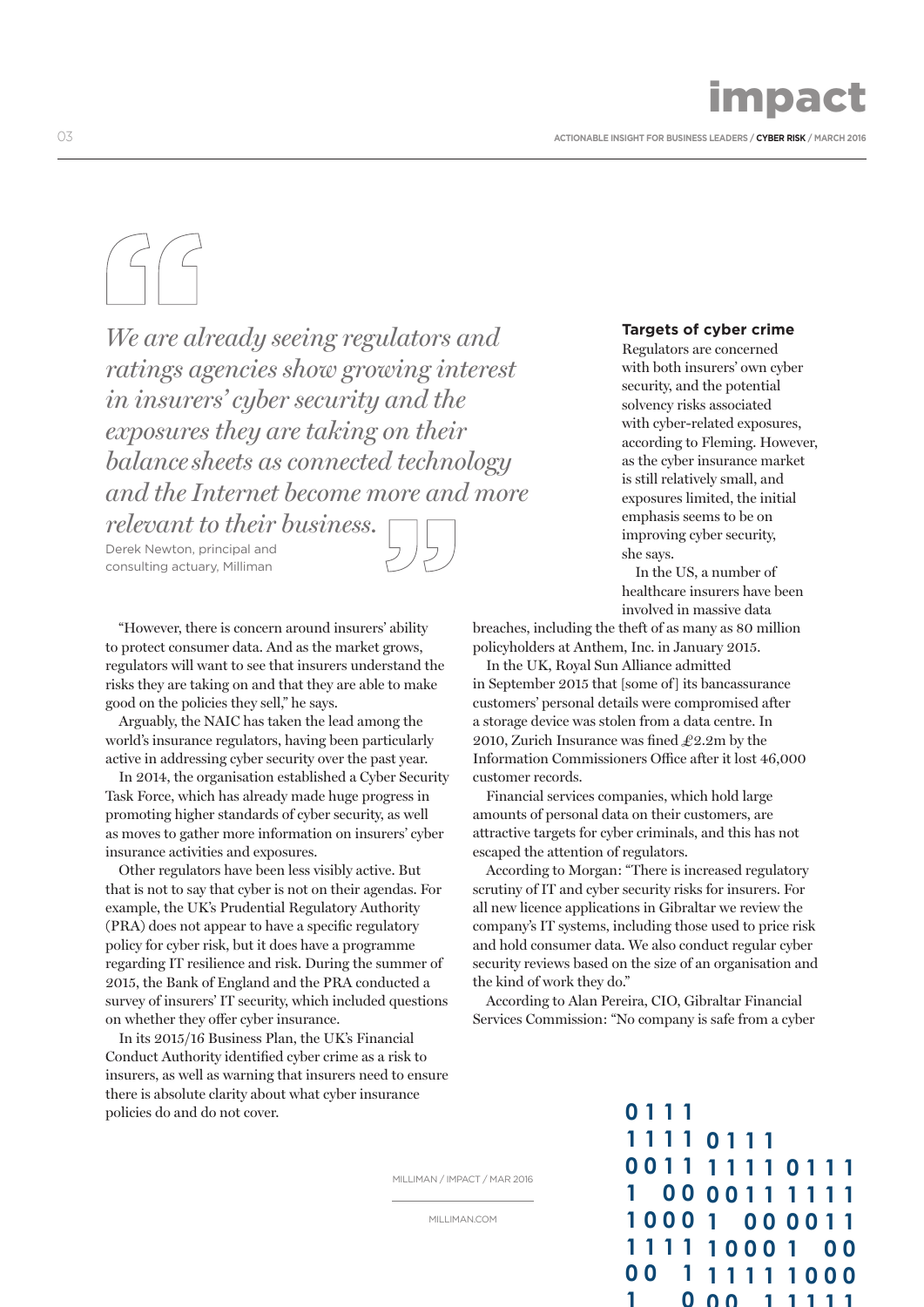|  | <b>impact</b> |
|--|---------------|
|  |               |

04 **111100 1111100** 1 **100** 1

management and will force insurers to consider both operational and underwriting risks in more detail, documenting the process and presenting it in a way that can be understood by regulators and other stakeholders.

EIOPA says: "In our view, cyber risk needs to be seen with regard to the undertaking's internal measures for protection of their data. Some relevant guidance is mentioned in EIOPA Solvency II Guidelines on System of Governance in the section 'risk management of operational risks'. Furthermore, the Own Risk and Solvency Assessment (ORSA) under Solvency II is the measure to assess all risks and to analyse any impact those risks may have on the solvency needs of the undertaking.

"In practice this means that – in its at-least-yearly ORSA – the undertaking has to assess all types of risks it

attack. Organisations look to mitigate cyber risk but it can't be 100% eliminated."

**0 1 1 1 0 1 0 0 1 1 1 0 1 0** 

**1 1 1 1 0 1 1 1 0 0 1 1 1 1 1 1**

**1 0 0 0 1 0 0 1 1 1 1 1 0 0 0 0 0 1 1 1 1 1** 

**0 0 1 1**

**0 1 0 1 0**

**0 0 1**

**0 1 0** 

**1 1 1 1 0 1 1 1 1 1 1 1 0 1 1 1 0 0 1 1 1 1 1 1 0 0 1 1 1 1 1 1**

**0 0 1 1 0 0 1 1 0 1 1 1**

**1 0**

**1 0 0**

**1 1 1 1**

**0 1 0** 

**1 0**

**1 0 0 1 0 0 0 0 1 1**

**1 1 1 1 0 0 1 1 0**

**1 0 0 0 1 0 0 1 1 1 1 1 0 0 0 0 0 1**

**1 1 1 1**

**1 0 0 1 0** 

**1 0 0 0 1 0 0 1 1 1 1 1 0 0 0 0 0 1 1 1 1 1** 

**0 0 1 1**

**0 0 1 1 0**

The GFSC now looks closely at a regulated company's reliance on IT, the precautions it takes, access to data and business continuity planning, and whether they are following cyber security standards.

Pereira explains: "This is an issue that the Commission is taking very seriously. We require an annual statement of compliance which in the future will include details of cyber security. We'll also conduct ongoing regulatory monitoring – including supervisory visits – and are in the process of adding a review of cyber security."

# **Solvency II: A framework for cyber risk**

In Europe, regulators have been occupied with Solvency II, new capital and risk management rules which were implemented in January 2016.

Solvency II does not specifically address cyber risk, but it does provide a framework to capture and manage cyber exposures and operational risks related to cyber security.

The EU regulatory body, the European Insurance and Occupational Pensions Authority (EIOPA), says that Solvency II will increase the emphasis on risk

MILLIMAN / IMPACT / MAR 2016

MILLIMAN.COM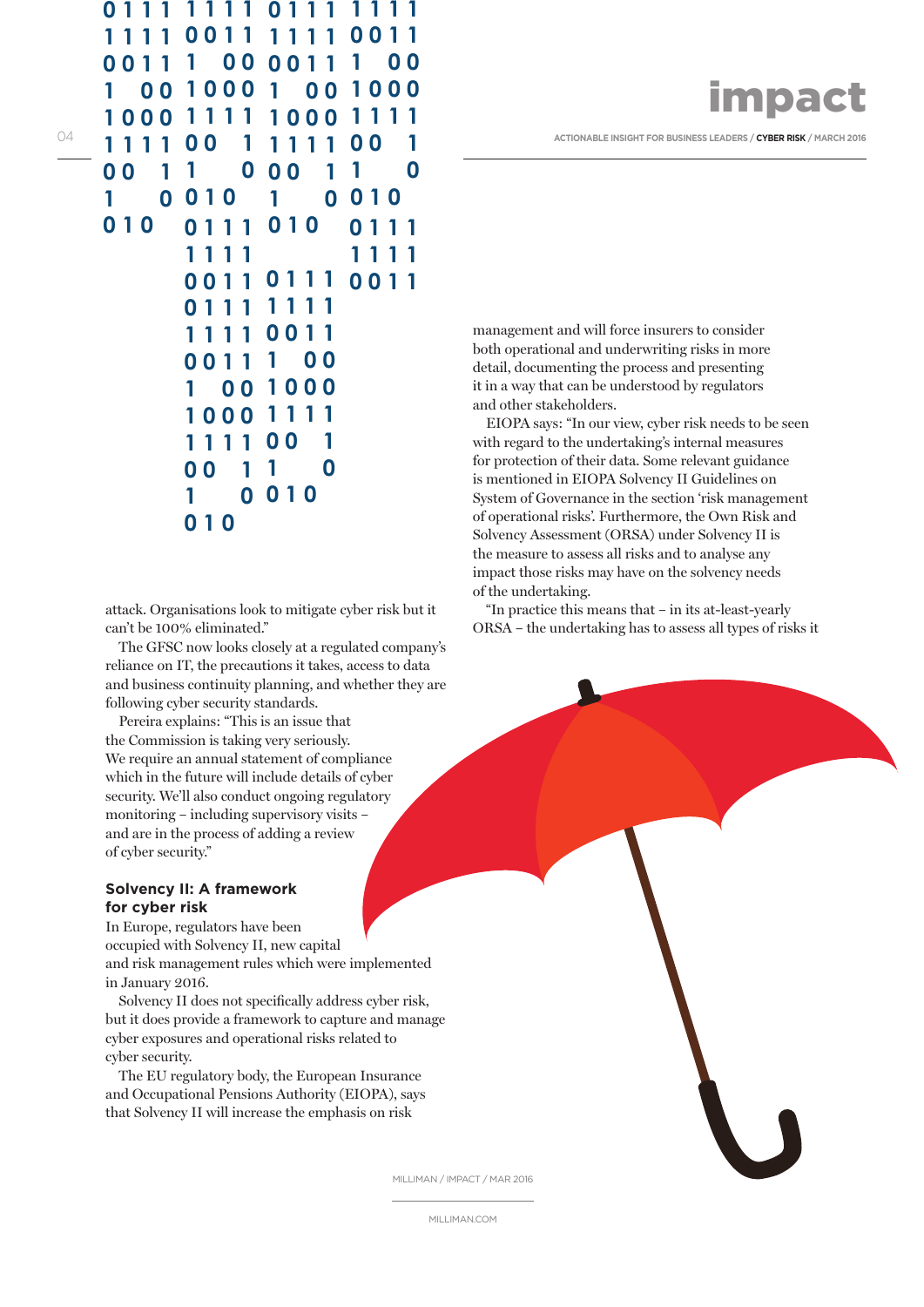impact

05 **ACTIONABLE INSIGHT FOR BUSINESS LEADERS / CYBER RISK / MARCH 2016**

is exposed to and use scenarios and stress tests for each of its significant risks. According to the results of those stressed scenarios the undertaking should define its capital needs and its possible management actions for those significant risks."

In addition, EIOPA's Insurance & Reinsurance Stakeholder Group has established a sub-group to examine cyber risk and insurance. It is currently considering whether to formally look into the issue and how it might proceed.

# **International guidance forthcoming**

Given the global nature of cyber risk, international regulatory guidance is likely to be developed in the future. According to Morgan: "The trend is in the direction of international regulatory guidance for cyber security. As technology creeps into more and more risks, regulators will need to keep abreast of the changing world and adapt."

Meanwhile, the International Association of Insurance Supervisors' (IAIS) recently stated: "Cyber crime is becoming more frequent, more sophisticated, and more widespread. It is therefore important that insurance regulators and supervisors, as well as insurers themselves, understand how cyber crime may affect the insurance sector, and take concrete steps to ensure development and implementation of best practices."

The IAIS Financial Crime Task Force (FCTF) has already started to draft an Issues Paper on Cyber-Crime Risks to the Insurance Sector. The paper is expected to be released for public consultation in mid-2016.

In addition, the FCTF recently increased its mandate to include "understanding developments in the cyber insurance market". It will produce a 'baseline' memorandum as well as regular updates.

## **Ratings agencies ahead of the game**

Insurance ratings agencies are also starting to ask more questions of insurers' cyber security measures and their cyber insurance underwriting activities.

Fred Eslami, senior financial analyst at AM Best, says: "We are keenly interested to ensure that the

insurance industry, in general, and our rated entities, in particular, are aware and prepared to face the challenges and threats that cyber attacks and data breaches impose upon them. We would like to see them recognising the risk and have plans to confront it as part of their overall risk management practices and ERM framework.

"For the companies issuing cyber insurance policies, the issue becomes more critical not only since the exposure is higher but also because cyber security risk has interdependencies, thus measuring and managing the aggregation of risk within cyber insurance portfolios becomes very critical."

Cyber security is now part of AM Best's annual rating review meetings. The ratings agency has also been conducting surveys and sending out various questionnaires to create a sense of awareness within the industry that reliable data is critical.

Via its annual Supplementary Ratings Questionnaire, AM Best asks rated insurers for information on the number of policies, total annual direct premiums,



*We areinterested to ensure that the insurance industry, in general, and our rated entities, in particular, are aware and prepared to face the challenges that cyber attacks and data breaches impose upon them. We would like to see them recognising the risk and have plans to confront it as part of their overall ERM framework.* Fred Eslami, senior financial analyst, AM Best

MILLIMAN / IMPACT / MAR 2016